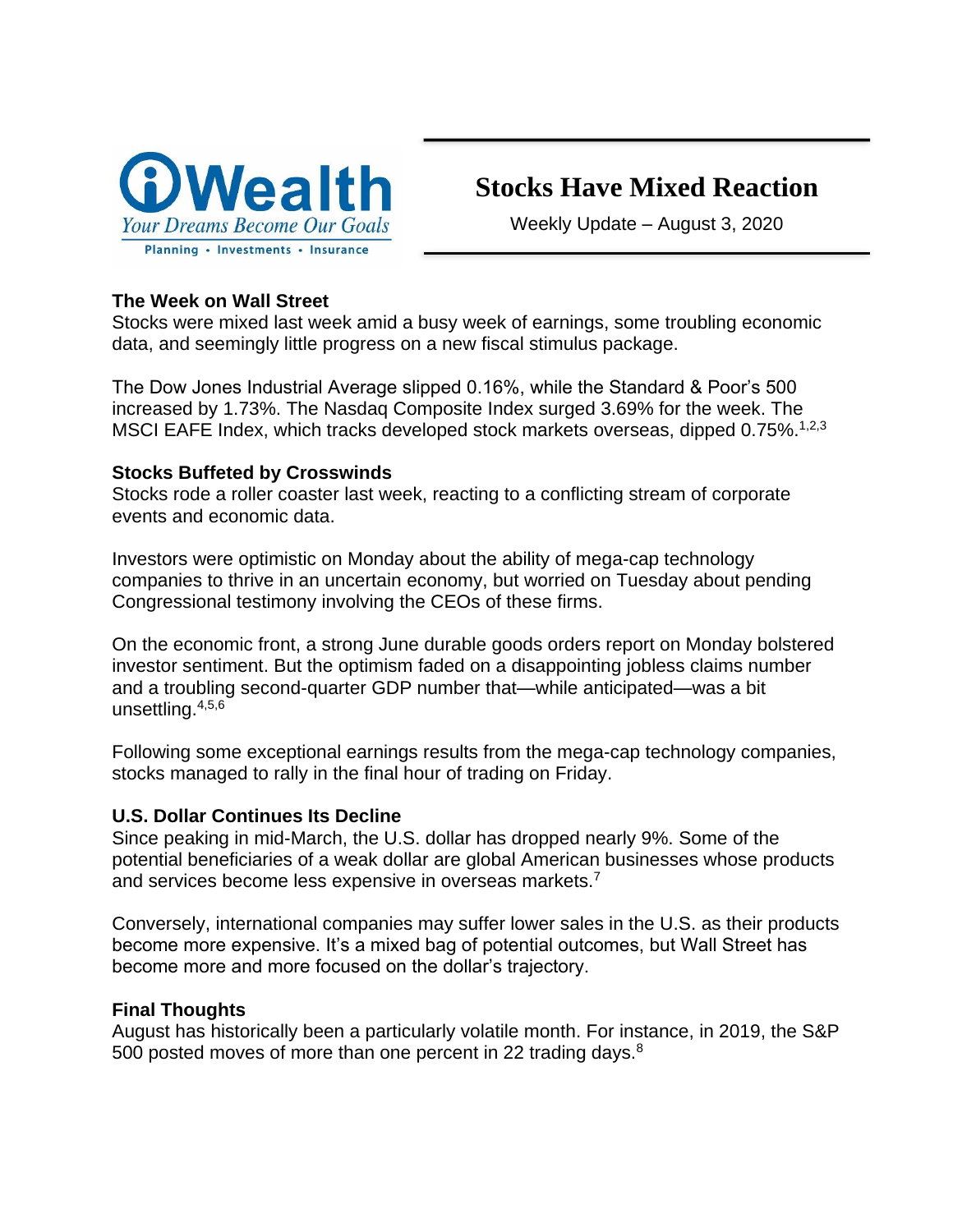One of the possible reasons is that many traders are away on vacation, resulting in light volume, which may amplify market volatility. But this year, it's uncertain whether traders will be away on vacation due to the pandemic. Should markets become volatile in the weeks ahead, investors may want to remind themselves of the seasonal trends that may be at work.

### **THIS WEEK: KEY ECONOMIC DATA**

**Monday:** Purchasing Managers Index (PMI) Manufacturing Index. Institute for Supply Management (ISM) Manufacturing Index.

**Wednesday:** Automated Data Processing (ADP) Employment Report. Purchasing Managers Index (PMI) Services Index. Institute for Supply Management (ISM) Non-Manufacturing Index.

**Thursday:** Jobless Claims.

**Friday:** Employment Situation Report.

#### Source: Econoday, July 31, 2020

The Econoday economic calendar lists upcoming U.S. economic data releases (including key economic indicators), Federal Reserve policy meetings, and speaking engagements of Federal Reserve officials. The content is developed from sources believed to be providing accurate information. The forecasts or forward-looking statements are based on assumptions and may not materialize. The forecasts also are subject to revision.

### **THIS WEEK: COMPANIES REPORTING EARNINGS**

**Monday:** The Clorox Company (CLX), American International Group (AIG). **Tuesday:** The Walt Disney Company (DIS), Twilio (TWLO), Prudential Financial (PRU), Emerson Electric (EMR).

**Wednesday:** CVS Health (CVS), Humana (HUM), Regeneron Pharmaceuticals (REGN), Wayfair (W).

**Thursday:** Bristol Myers Squibb (BMY), Booking Holdings (BKNG), Becton Dickinson (BDX), T-Mobile (TMUS).

### Source: Zacks, July 31, 2020

Companies mentioned are for informational purposes only. It should not be considered a solicitation for the purchase or sale of the securities. Investing involves risks, and investment decisions should be based on your own goals, time horizon, and tolerance for risk. The return and principal value of investments will fluctuate as market conditions change. When sold, investments may be worth more or less than their original cost. Companies may reschedule when they report earnings without notice.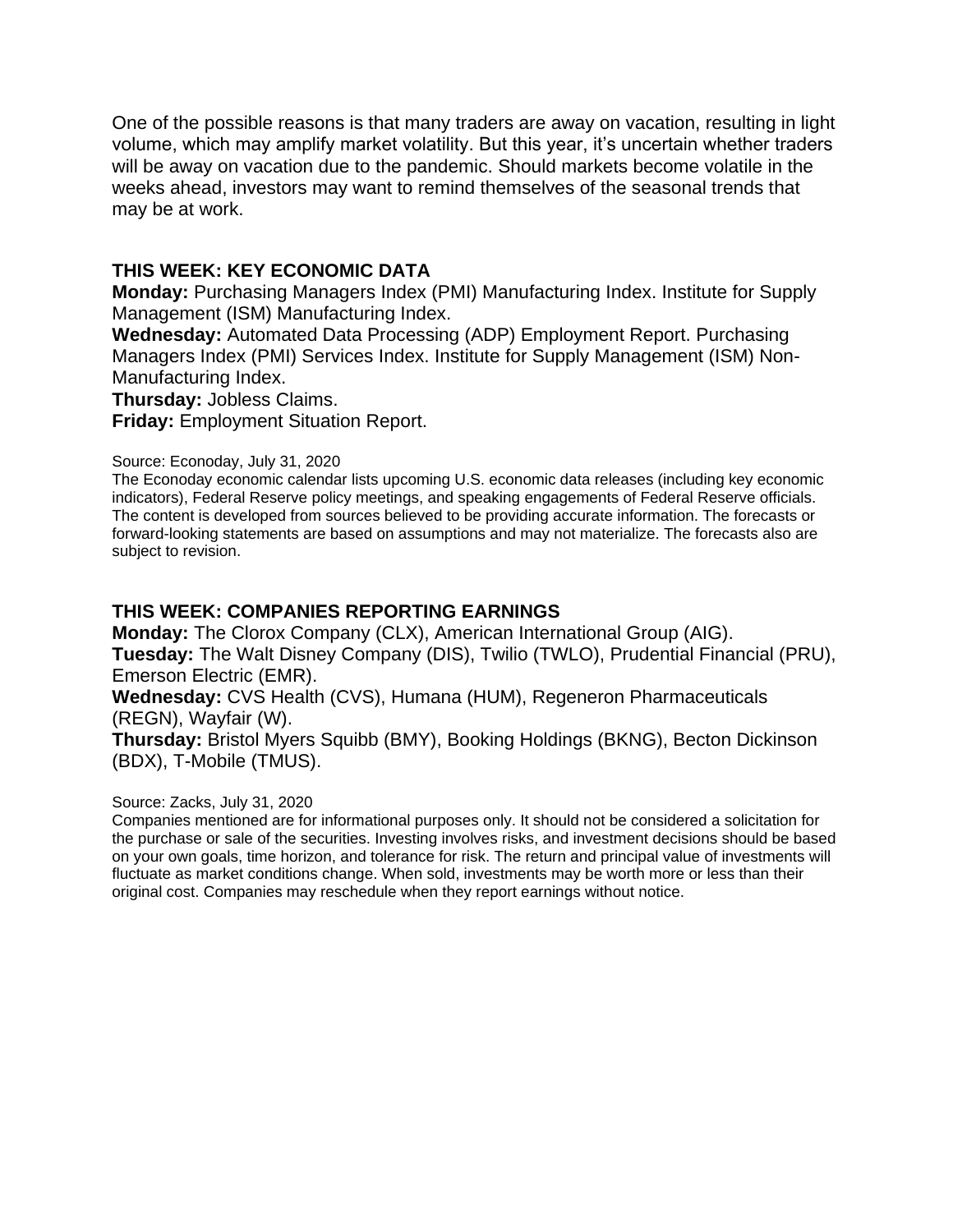# **QUOTE OF THE WEEK**

*"Live in such a way that you would not be ashamed to sell your parrot to the town gossip."*

*– Will Rogers*



**Prickly Pear Popsicles**



# 8 popsicles

Prickly pears are used in many Mexican dishes, thanks to their bright pink fruit and tart, yet sweet, flavor. These popsicles are a toast to a beautiful summer!

# **Ingredients:**

- 8 prickly pears
- $\bullet$   $\frac{1}{2}$  cup lime juice
- $\bullet$   $\frac{1}{2}$  cup water
- ⅓ cup agave
- 1 tsp. kosher salt

# **Directions:**

1. Carefully slice the prickly pear flesh from the skin (be careful of the thorns!).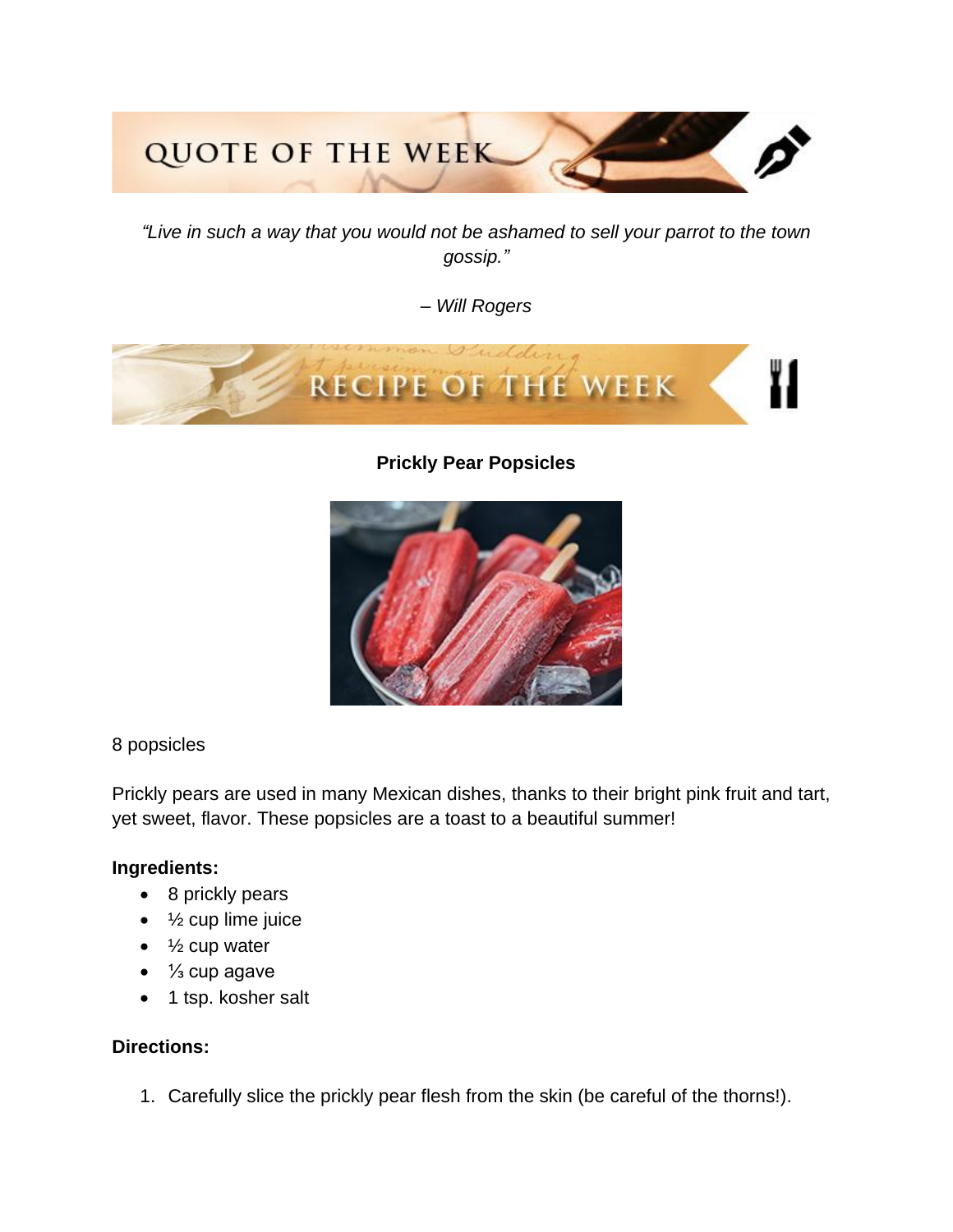- 2. Blend the pears, lime juice, water, agave, and salt together in a blender. Puree until smooth.
- 3. Pour the mixture through a fine mesh strainer. Once strained, pour the liquid into popsicle molds.

Recipe adapted from FoodandWine.com<sup>9</sup>



# **Know Your Taxpayer Bill of Rights**

The IRS has established a Taxpayer Bill of Rights to protect all taxpayers. You have the right to:

- Receive prompt, courteous, and professional service from the IRS
- Easily understand what the IRS is saying
- Receive clear and easy-to-understand communication from the IRS
- Speak to a supervisor if you receive inadequate service
- Have your questions answered promptly, accurately, and thoroughly
- Objective advice

Head over to the Taxpayer Bill of Rights on IRS.gov to understand what you're entitled to.

\* This information is not intended to be a substitute for specific individualized tax advice. We suggest that you discuss your specific tax issues with a qualified tax professional.

Tip adapted from  $IRS.gov^{10}$ 



# **Tips for Good Golf Posture**

Every golfer knows that posture is the foundation for everything you do on and off the course. It can make or break your game. These tips can help you achieve proper posture (and maybe that 250-yard drive?):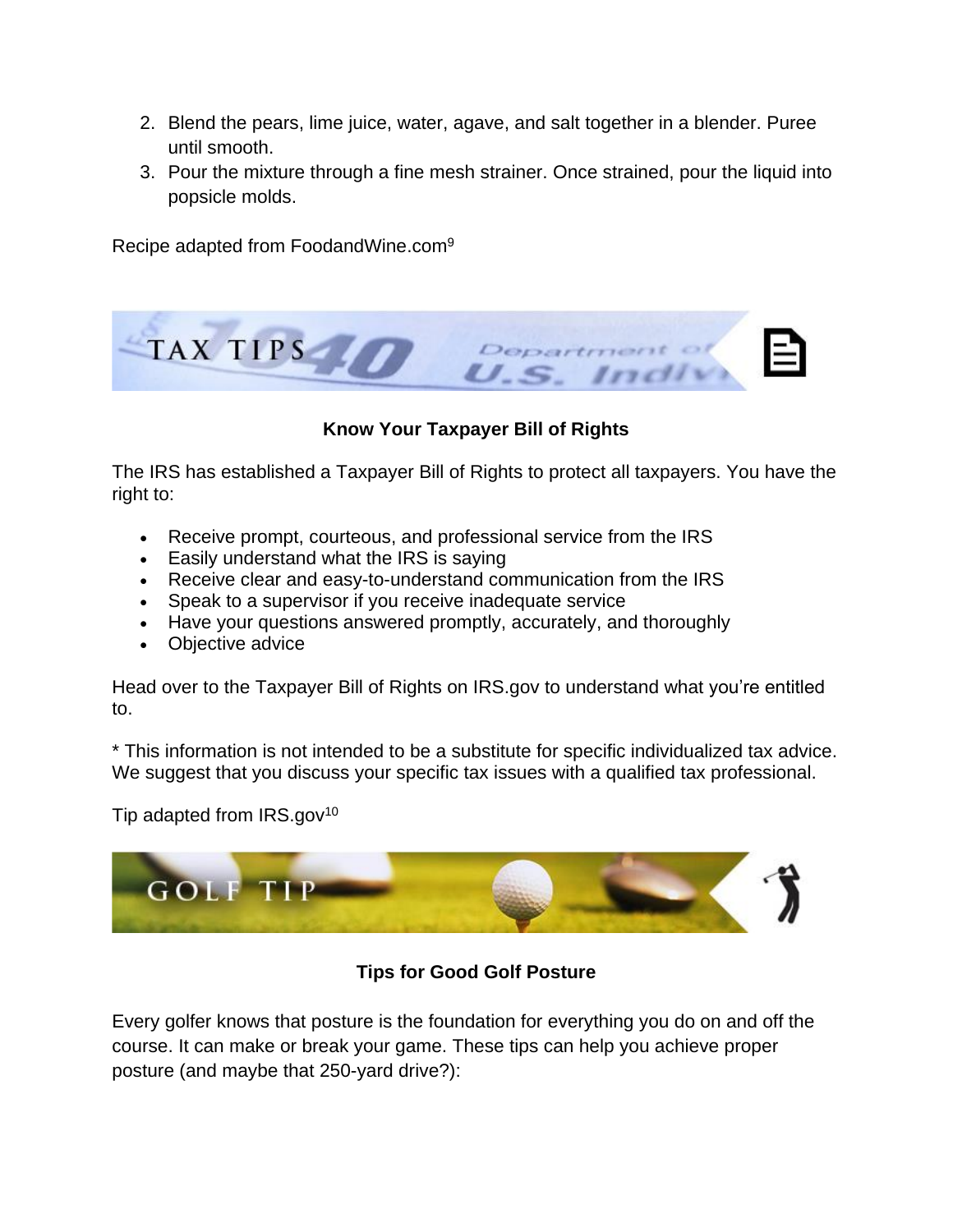- Rather than bending over the club, make sure that you have the same spine angle as you would while standing up, just hinged from your hips over the club.
- Your hands should hang straight down from your shoulder rather than reaching past your shoulders.
- If your spine is in the correct position, you should have much more rotation. More rotation means more power and a more accurate shot.
- Because your arms are hanging straight down and aren't holding tension, your body should rotate with your core before your upper body.

Good posture can help prevent injuries and improve your game.

Tip adapted from GolfTipsMag.com<sup>11</sup>



# **Quick-and-Easy Meal Planning Tips**

Meal planning is a great way to stick with your nutrition goals, avoid the last-minute snack temptations, and save money. Plus, it's not hard to get started! These tips will help you plan some meals like a pro:

- Start small by planning just a few meals a week. Three or four lunches should get you in the habit of meal planning.
- Start simple. If you do research on meal planning recipes, you might feel overwhelmed with all your options. Instead, focus on the main food groups and choose your favorite options. An example might be salmon, sweet potatoes, and broccoli.
- Invest in high-quality containers. You can either choose containers with separate sections for each item, or glass containers you can just throw in the microwave.
- Keep a well-stocked pantry, including legumes, whole grains, proteins, vegetables, and fruit, for a last-minute meal.

Tip adapted from Healthline.com<sup>12</sup>



**Which Type of Grill Is the Most Environmentally Friendly?**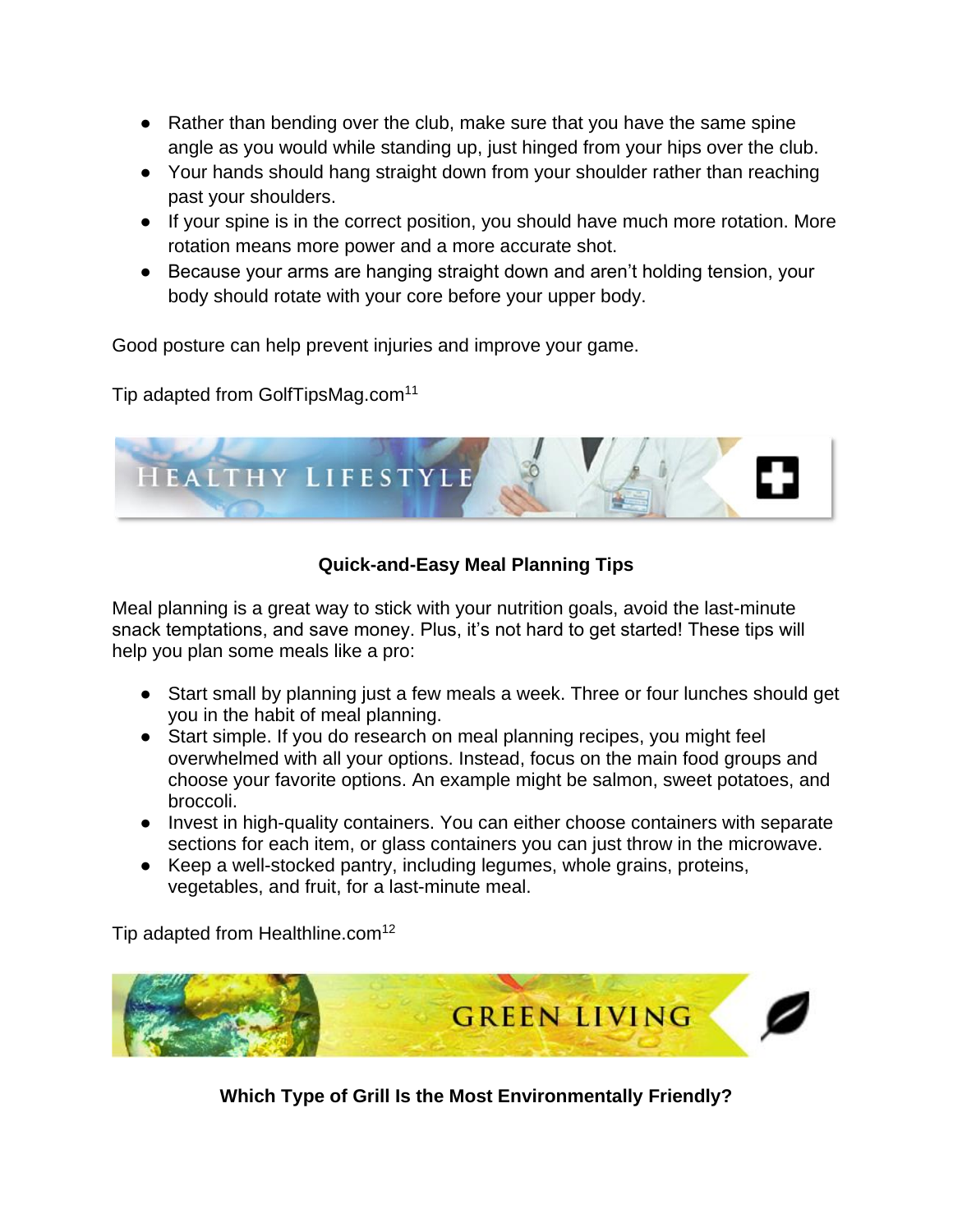With summer in full swing, we're loving all the delicious grilled meals we can make outside. But have you ever wondered which type of grill is the most environmentally friendly? Let's look at the efficiency and impact of gas versus charcoal grills.

Although charcoal can come from renewable resources, and gas comes from nonrenewable fossil fuels, gas grills are still more environmentally friendly. This is because gas grills produce much less carbon dioxide. In addition, unless you are using true charcoal, many charcoal options contain a mixture of substances, like cornstarch and lighter fluid. When burned, this charcoal produces 105 times more carbon monoxide than propane. Gas wins for green grilling!

Tip adapted from HuffingtonPost.com<sup>13</sup>

### *Share the Wealth of Knowledge!*

*Please share this market update with family, friends, or colleagues. We love being introduced!*

Securities and Advisory Services offered through LPL Financial, a Registered Investment Advisor. Member FINRA/SIPC.

Investing involves risk including the potential loss of principal. No investment strategy can guarantee a profit or protect against loss in periods of declining values.

Diversification does not guarantee profit nor is it guaranteed to protect assets.

International investing involves special risks such as currency fluctuation and political instability and may not be suitable for all investors.

The Standard & Poor's 500 (S&P 500) is an unmanaged group of securities considered to be representative of the stock market in general.

The Dow Jones Industrial Average is a price-weighted average of 30 significant stocks traded on the New York Stock Exchange and the daq. The DJIA was invented by Charles Dow back in 1896.

The Nasdaq Composite is an index of the common stocks and similar securities listed on the Nasdaq stock market and is considered a broad indicator of the performance of stocks of technology companies and growth companies.

The MSCI EAFE Index was created by Morgan Stanley Capital International (MSCI) that serves as a benchmark of the performance in major international equity markets as represented by 21 major MSCI indices from Europe, Australia, and Southeast Asia.

The 10-year Treasury Note represents debt owed by the United States Treasury to the public. Since the U.S. Government is seen as a risk-free borrower, investors use the 10-year Treasury Note as a benchmark for the long-term bond market.

Opinions expressed are subject to change without notice and are not intended as investment advice or to predict future performance.

Past performance does not guarantee future results.

You cannot invest directly in an index.